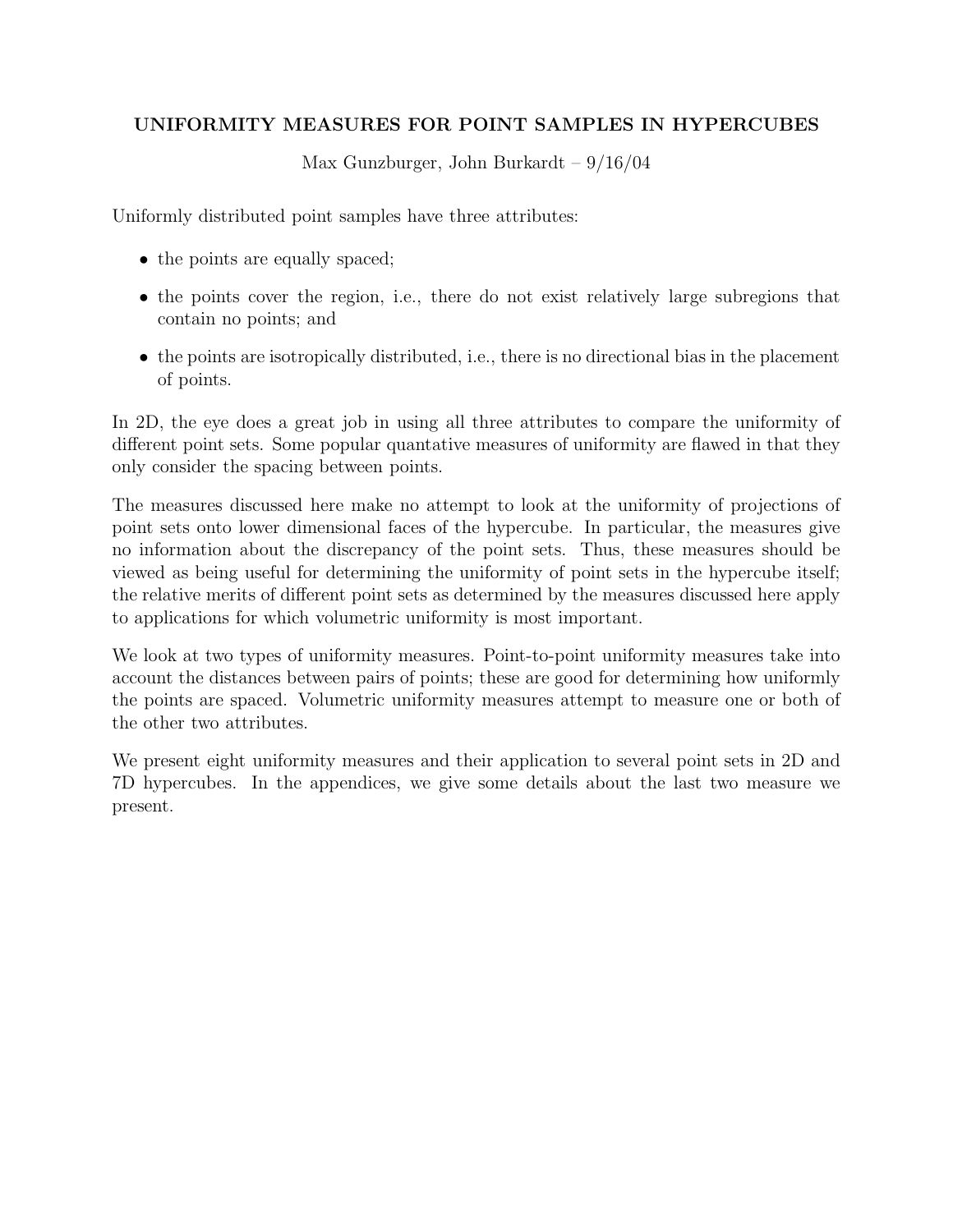## POINT-TO-POINT UNIFORMITY MEASURES

## 1. COV measure  $\lambda$

Given any set of N points  $\{z_i\}_{i=1}^N$ , we compute

$$
\gamma_i = \min_{j \neq i} |\mathbf{z}_i - \mathbf{z}_j|
$$

so that  $\gamma_i$  is the minimum distance between the point  $\mathbf{z}_i$  and any of the other points. Then, the COV measure  $\lambda$  is given by

$$
\lambda = \frac{1}{\overline{\gamma}} \left( \frac{1}{N} \sum_{i=1}^{N} (\gamma_i - \overline{\gamma})^2 \right)^{1/2} = \left( -1 + \frac{1}{\overline{\gamma}^2 N} \sum_{i=1}^{N} \gamma_i^2 \right)^{1/2} = \left( N \frac{\sum_{i=1}^{N} \gamma_i^2}{\left( \sum_{i=1}^{N} \gamma_i \right)^2} - 1 \right)^{1/2}
$$

where

$$
\overline{\gamma} = \frac{1}{N} \sum_{i=1}^{N} \gamma_i
$$

For a perfectly uniform mesh,  $\gamma_1 = \gamma_2 = \cdots = \gamma_N = \overline{\gamma}$  so that  $\lambda = 0$ . Thus, the smaller  $\lambda$  is, the more uniform is the mesh.

## 2. The mesh ratio  $\gamma$

Given any set of N points  $\{z_i\}_{i=1}^N$ , the mesh ratio  $\gamma$  is given by

$$
\gamma = \frac{\max_{i=1,\dots,N} \gamma_i}{\min_{i=1,\dots,N} \gamma_i}
$$

For a perfectly uniform mesh,  $\gamma_1 = \gamma_2 = \cdots = \gamma_N$  so that  $\gamma = 1$ . The smaller  $\gamma$  is, i.e., the closer it is to unity, the more uniform is the mesh.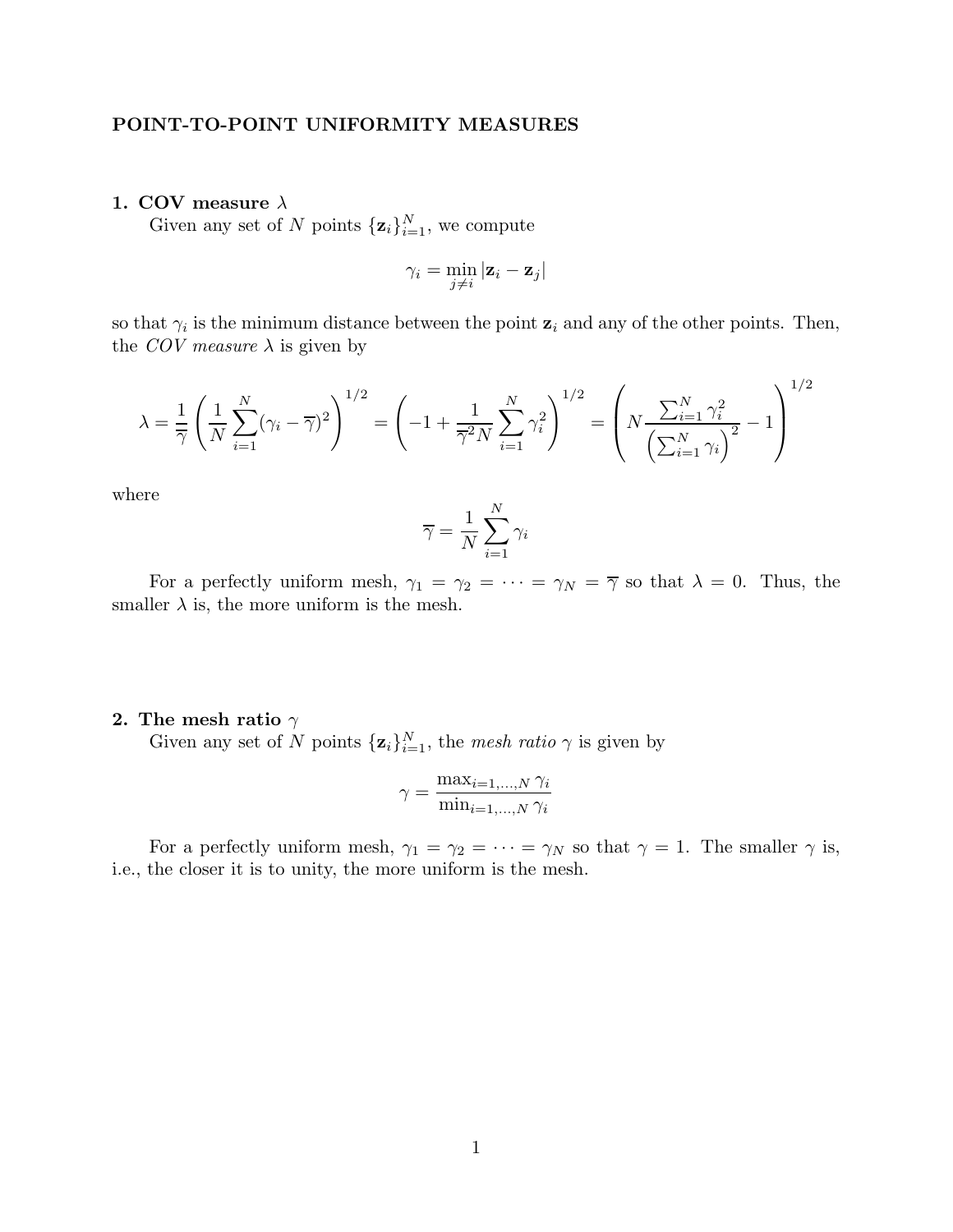### VOLUMETRIC UNIFORMITY MEASURES

Given any set of N points  $\{z_i\}_{i=1}^N$  in a region  $\Omega$ , we can use those points to generate a Voronoi tessellation  ${V_i}_{i=1}^N$  of  $\Omega$ . Then, we can associate with each point a corresponding Voronoi region and then determine various quantities associated with the points and the regions that can be used to measure the quality of the set of points

#### 3. The point distribution norm  $h$

Given a Voronoi tessellation  $\mathcal{V} = {\mathbf{z}_i, V_i}_{i=1}^N$ , the point distribution norm h is given by

$$
h = \max_{i=1,\dots,N} h, \qquad \text{where} \qquad h_i = \max_{\mathbf{y} \in V_i} |\mathbf{z}_i - \mathbf{y}|
$$

Thus,  $h_i$  gives the maximum distance between the particular generator  $z_i$  and the points in its associated cell  $V_i$  and h gives the maximum distance between any generator and the points in its associated cell

The point distribution norm  $h$  can be used as a measure of the uniformity of point distribution, i.e., of how "close" a point distribution is to an ideal uniform point distribution; the smaller the value of  $h$ , the more uniform is the point distribution

#### 4. The point distribution ratio  $\mu$

Given a Voronoi tessellation  $\mathcal{V} = {\mathbf{z}_i, V_i}_{i=1}^N$ , the *point distribution ratio*  $\mu$  is given by

$$
\mu = \frac{\max_{i=1,\dots,N} h_i}{\min_{i=1,\dots,N} h_i}, \quad \text{where} \quad h_i = \max_{\mathbf{y} \in V_i} |\mathbf{z}_i - \mathbf{y}|
$$

For an ideal uniform point distribution,  $\mu = 1$  so that the smaller  $\mu$  is, i.e., the closer it is to unity, the more uniform the point distribution.

## 5. The regularity measure  $\chi$

Given a Voronoi mesh  $V = {\mathbf{z}_i, V_i}_{i=1}^N$ , we define the *regularity measure*  $\chi$  by

$$
\chi = \max_{i=1,\dots,N} \chi_i, \qquad \text{where} \qquad \chi_i = \frac{2h_i}{\gamma_i}
$$

For an ideal uniform mesh,  $\chi = \chi_i$  for all i; any deviation from uniformity will increase the value of  $\chi$ . Thus,  $\chi$  can be used as another measure of the uniformity of a mesh; the smaller the value of  $\chi$ , the more uniform is the mesh. In addition, the value of  $\chi$ provides us a measure of the mesh regularity, i.e., the local uniformity of a mesh. Again, if a mesh is locally uniform in the sense that the cells in a neighborhood of any cell are nearly congruent to that cell, then the value of  $\chi$  will again be small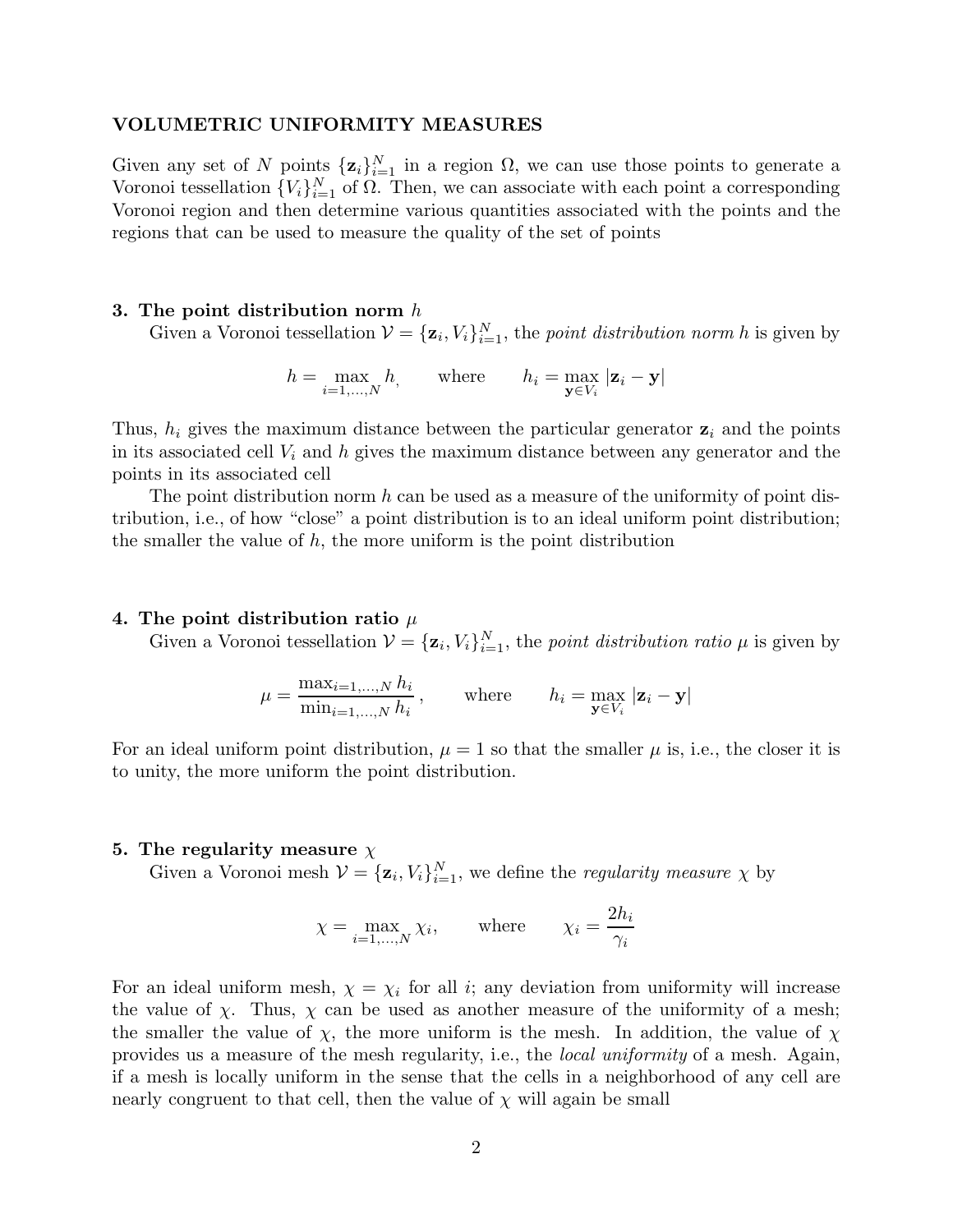#### 6. Cell volume deviation  $\nu$

Given a Voronoi mesh  $V = {\mathbf{z}_i, V_i}_{i=1}^N$ , we define the *cell volume deviation*  $\nu$  by

$$
\nu = \frac{\max_{i=1,...,N} |V_i|}{\min_{i=1,...,N} |V_i|}
$$

where  $V_i$  denotes the volume of the cell  $V_i$ 

For a perfectly uniform distribution of N points  $\{z_i\}_{i=1}^N$  in a given region  $\Omega$ , the corresponding volumes |V<sub>i</sub>| would all be equal, i.e.,  $|V|_1 = |V|_2 = \cdots = |V|_N$  so that  $\nu = 1$ . Thus, the smaller is  $\nu$ , i.e., the closer it is to unity, the better is the uniformity of the point distribution.

#### 7. The second moment trace measure  $\tau$

Given a Voronoi mesh  $V = {\mathbf{z}_i, V_i}_{i=1}^N$ , let  $T_i$  denote the trace of the second moment tensor (about the region generator) associated with each Voronoi region  $V_i$ . Let  $T =$ 1  $\frac{1}{N} \sum_{i=1}^{N} T_i$  denote the average of the trace over the n regions. Then, we define the second moment trace measure  $\tau$  by

$$
\tau = \max_{i=1,\dots,n} |T_i - \overline{T}|.
$$

For a perfectly uniform distribution of N points  $\{z_i\}_{i=1}^N$  in a given region V, we would have  $T_1 = T_2 = \cdots = T_N = \overline{T}$  so that  $\tau = 0$ . Thus, the smaller  $\tau$  is the better is the uniformity of the point distribution.

## 8. The second moment determinant measure d

Given a Voronoi mesh  $\mathcal{V} = {\mathbf{z}_i, V_i}_{i=1}^N$ , let  $D_i$  denote the determinant of the deviatoric tensor associated with each Voronoi region  $V_i$ . Then, the second moment determinant measure d

$$
d = \max_{i=1,\dots,n} |D_i| \,.
$$

For a perfectly uniform distribution of N points  $\{z_i\}_{i=1}^N$  in a given region V, we would have  $D_1 = D_2 = \cdots = D_N = 0$  so that  $\tau = 0$ . Thus, the smaller  $\tau$  is the better is the uniformity of the point distribution.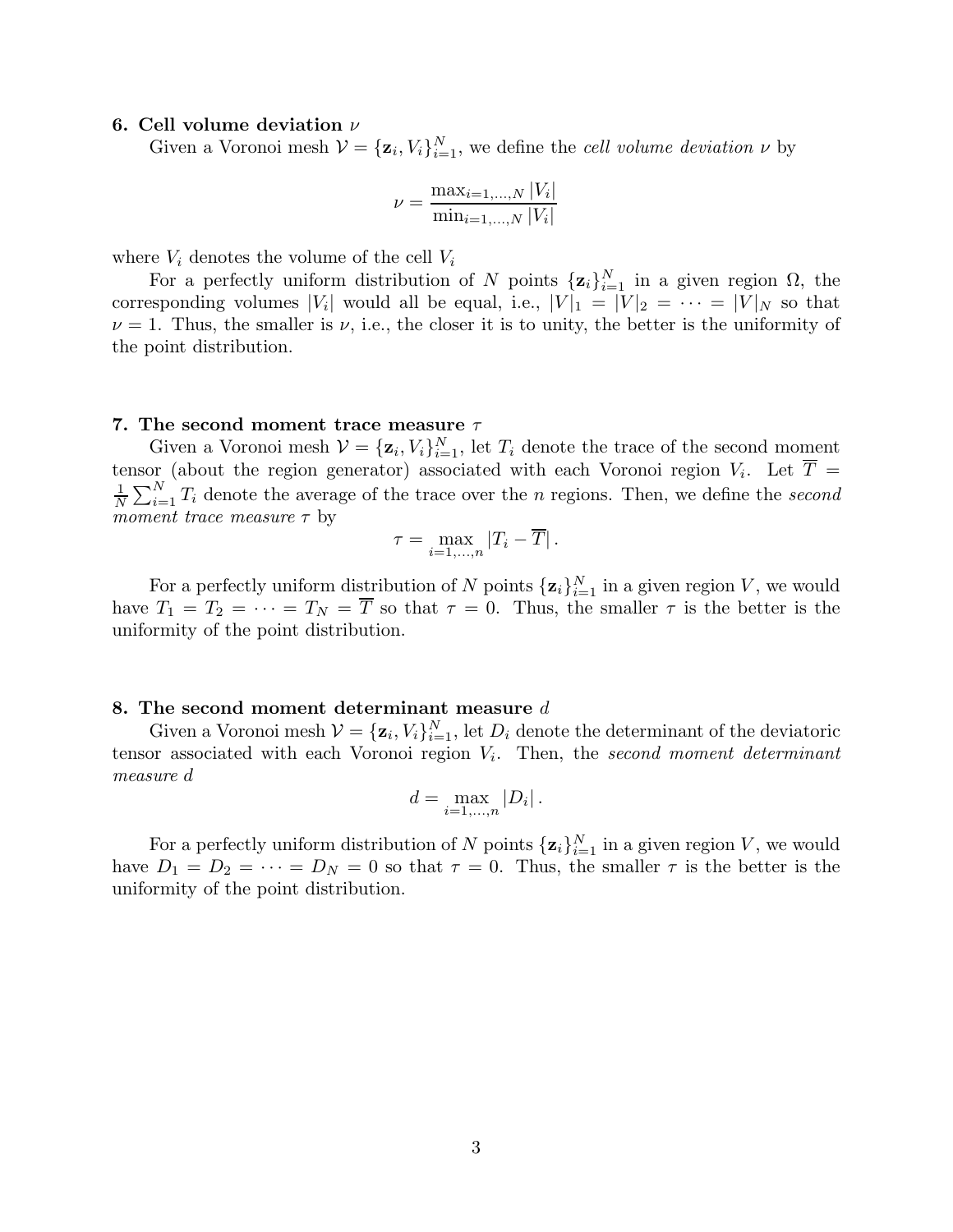## VISUAL COMPARISONS OF POINT SETS IN 2D

The figures display 3 Monte Carlo points sets, a Halton point set, a Hammersley point set, and 3 LHS point sets in the square, each set having 100 points. Below each figure is the CVT point set obtained by using the upper point set as an initial condition for the CVT iteration.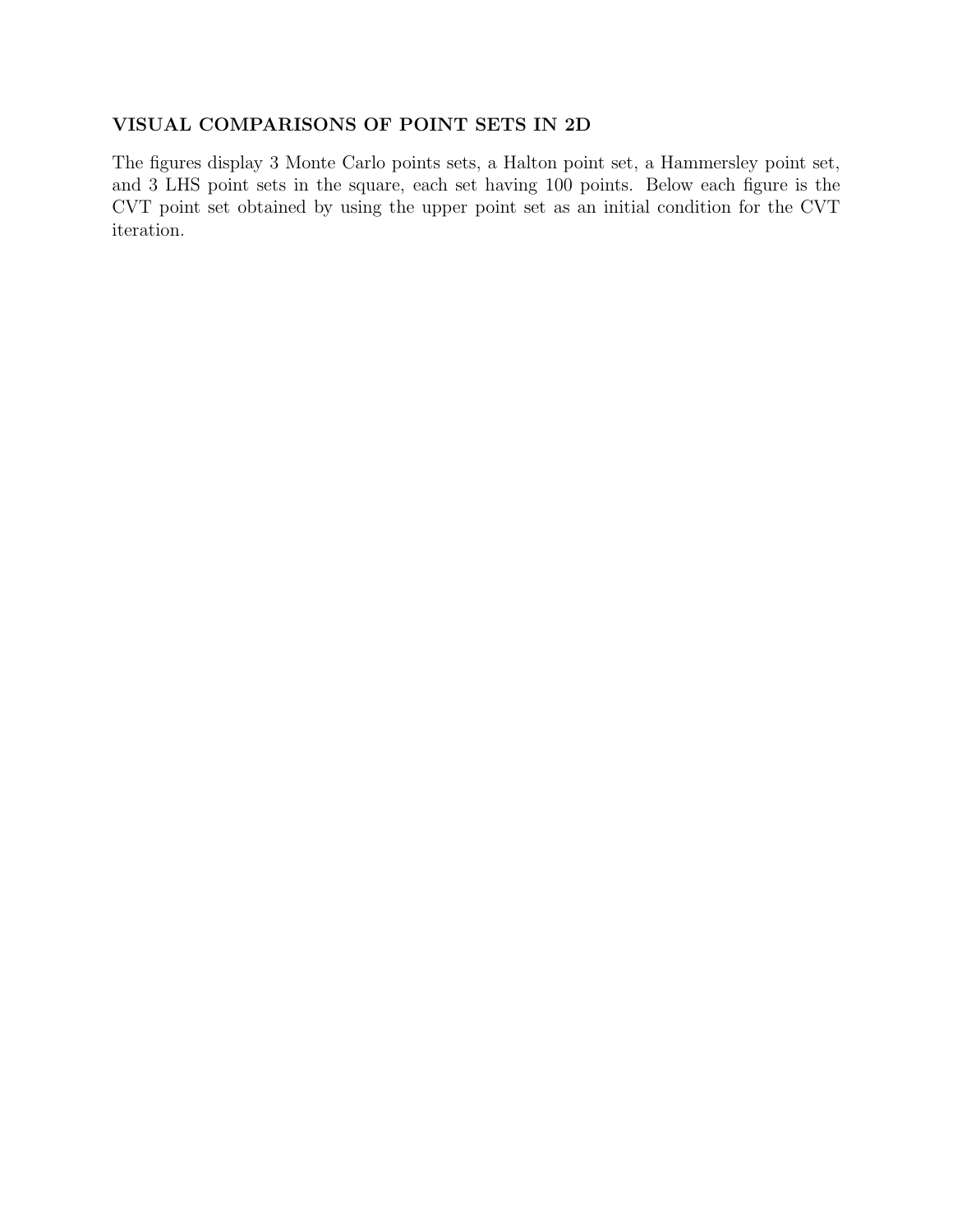

Figure 1: Monte Carlo point set 1



Figure 2: CVT point set obtained from Monte Carlo point set 1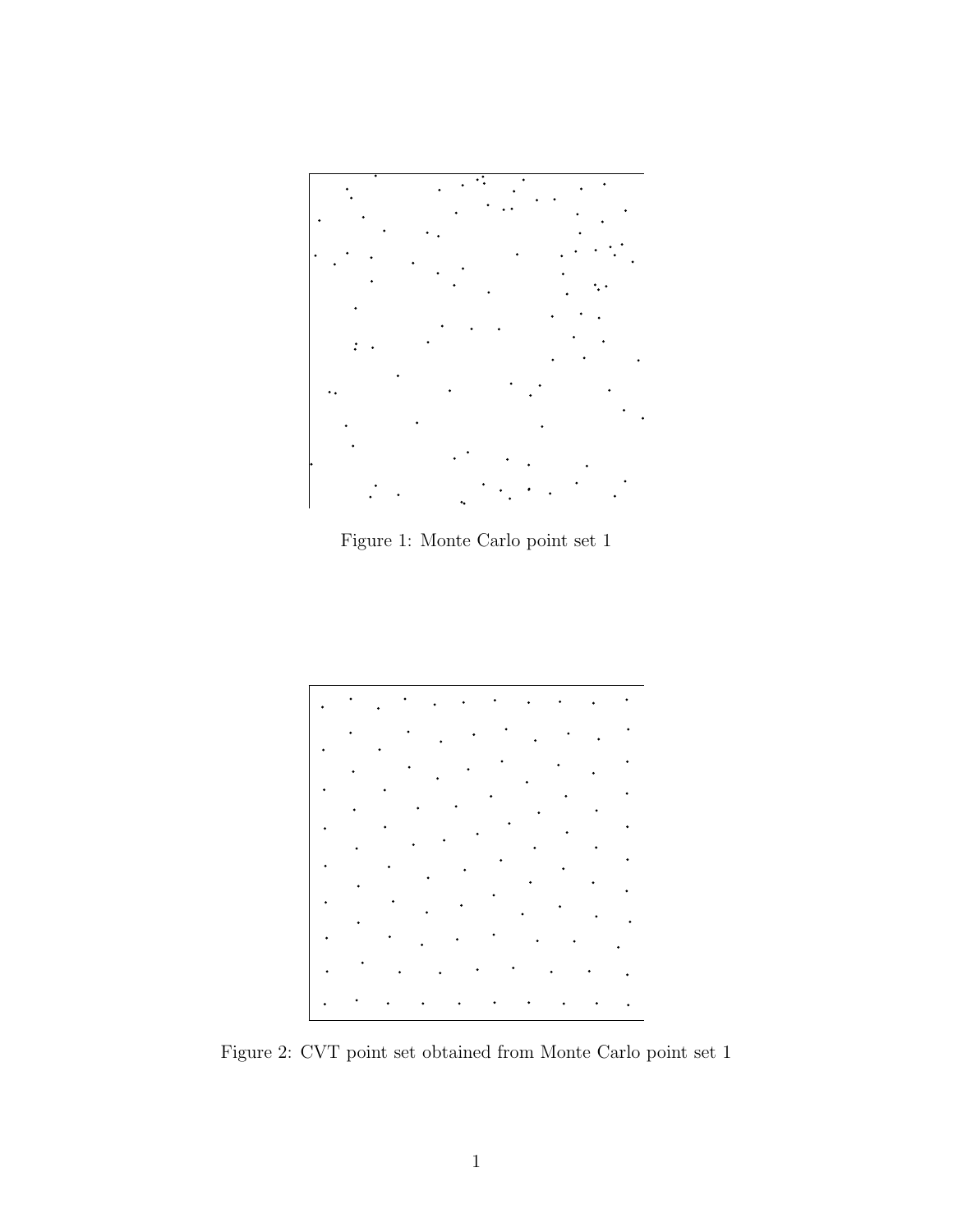

Figure 3: Monte Carlo point set 2



Figure 4: CVT point set obtained from Monte Carlo point set 2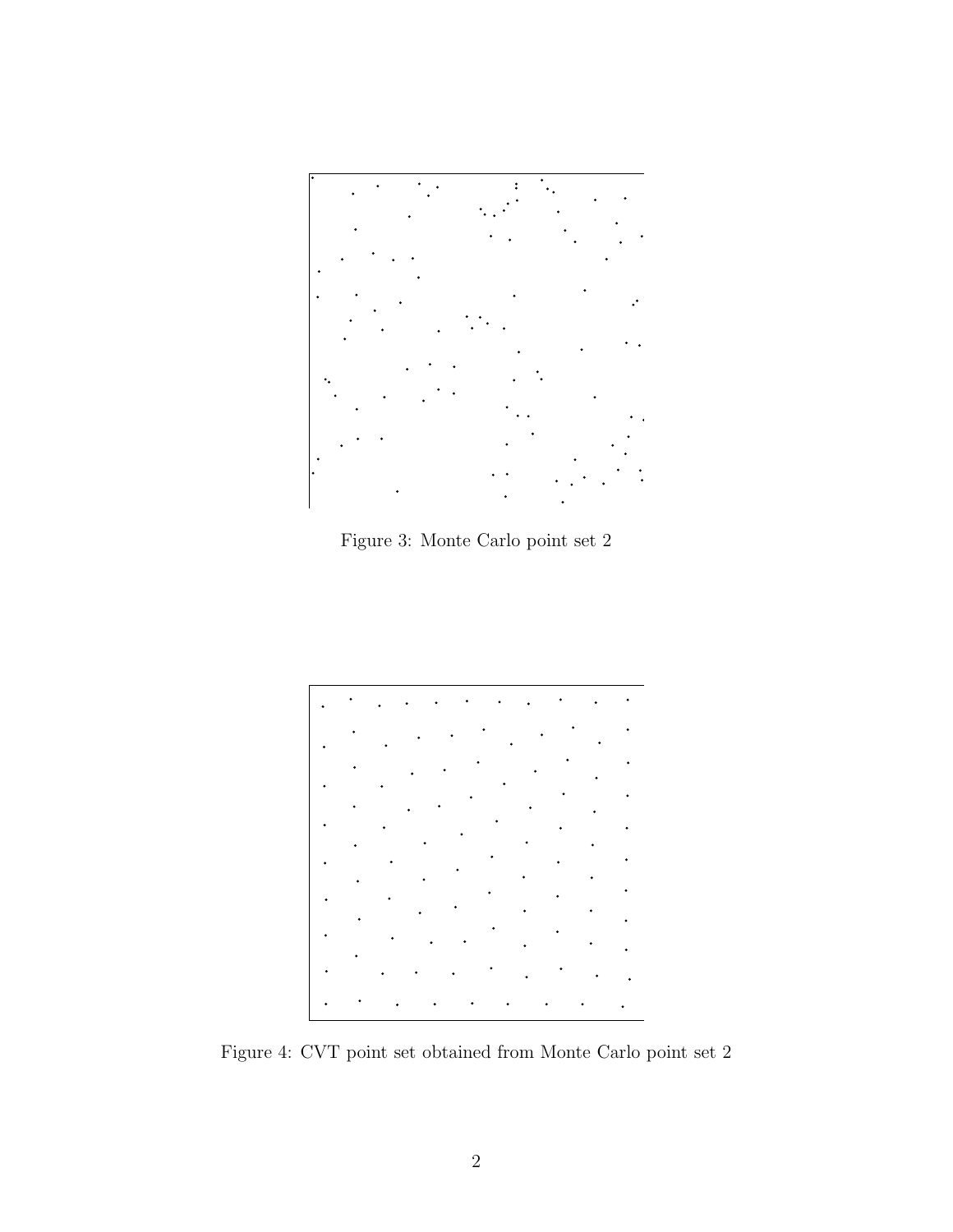

Figure 5: Monte Carlo point set 3



Figure 6: CVT point set obtained from Monte Carlo point set 3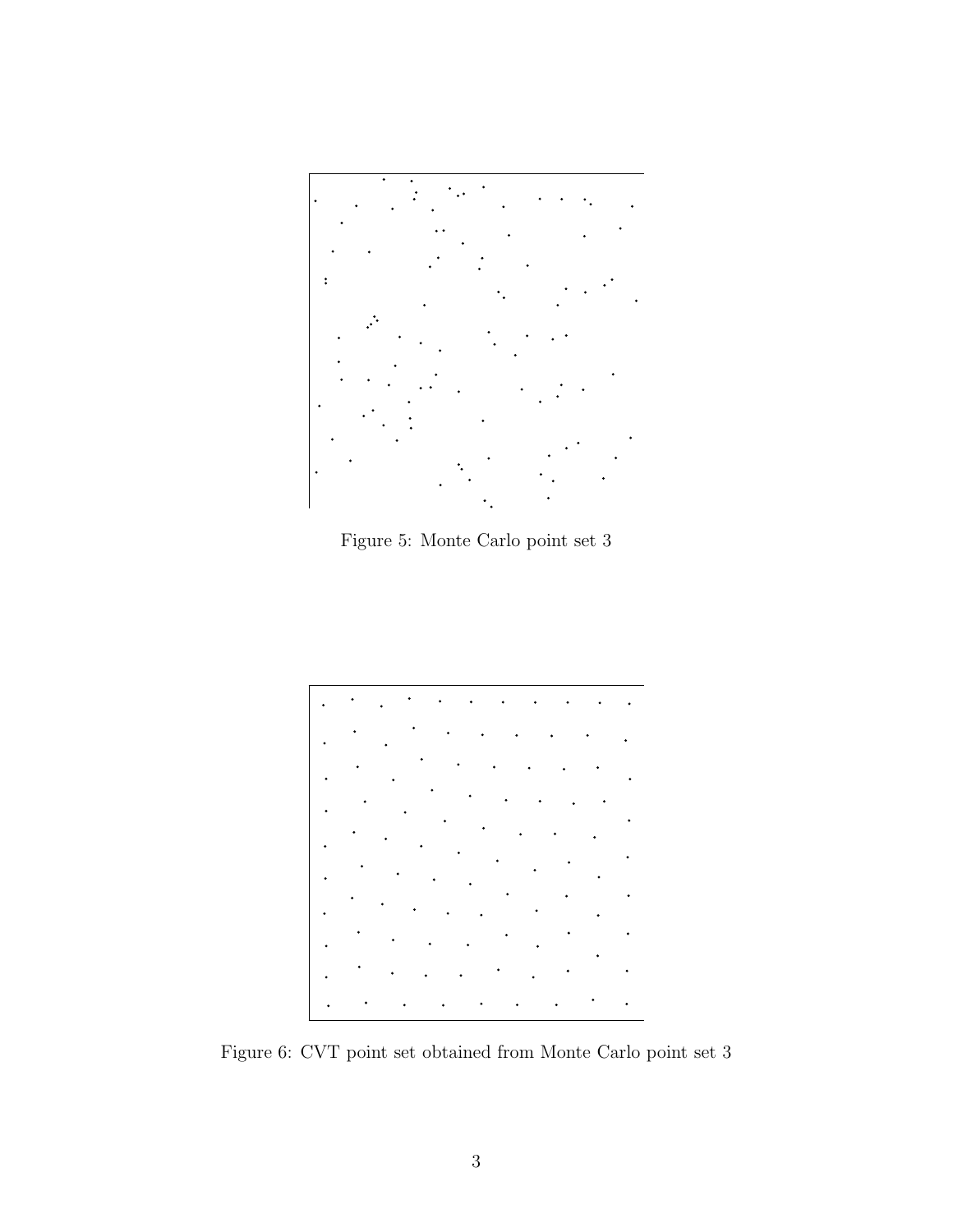

Figure 7: Halton point set



Figure 8: CVT point set obtained from Halton point set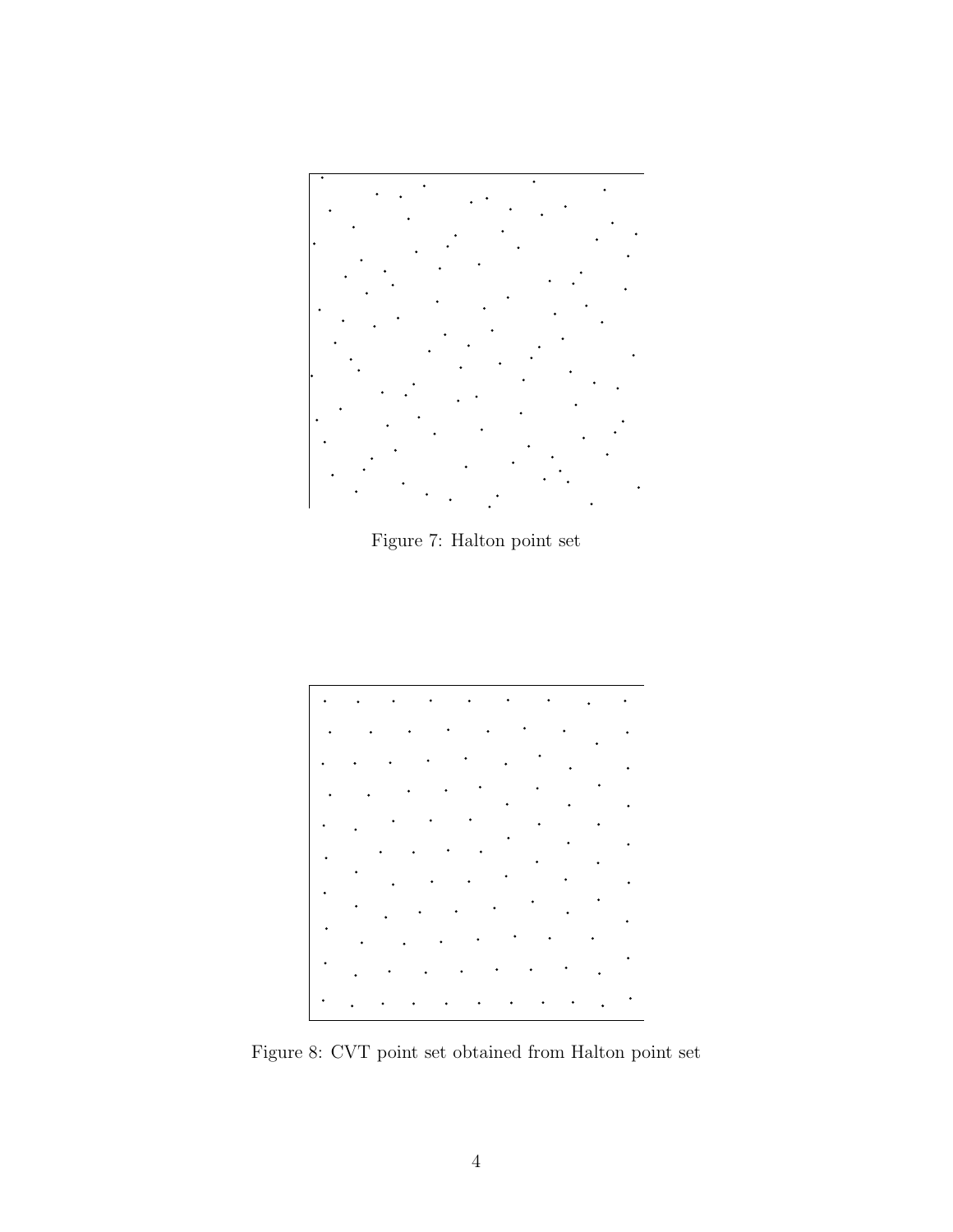

Figure 9: Hammersley point set



Figure 10: CVT point set obtained from Hammersley point set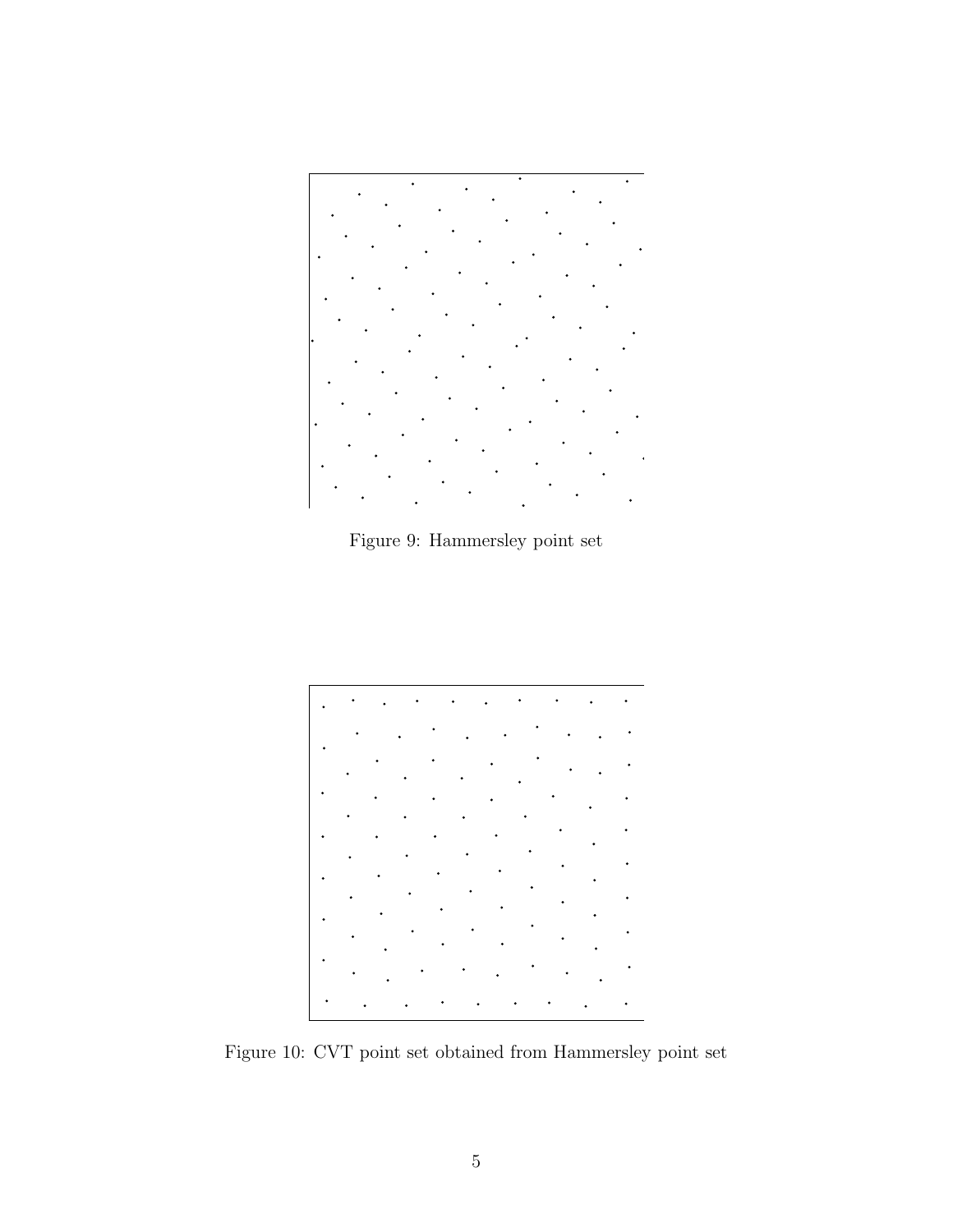

Figure 11: LHS point set 1



Figure 12: CVT point set obtained from LHS point set 1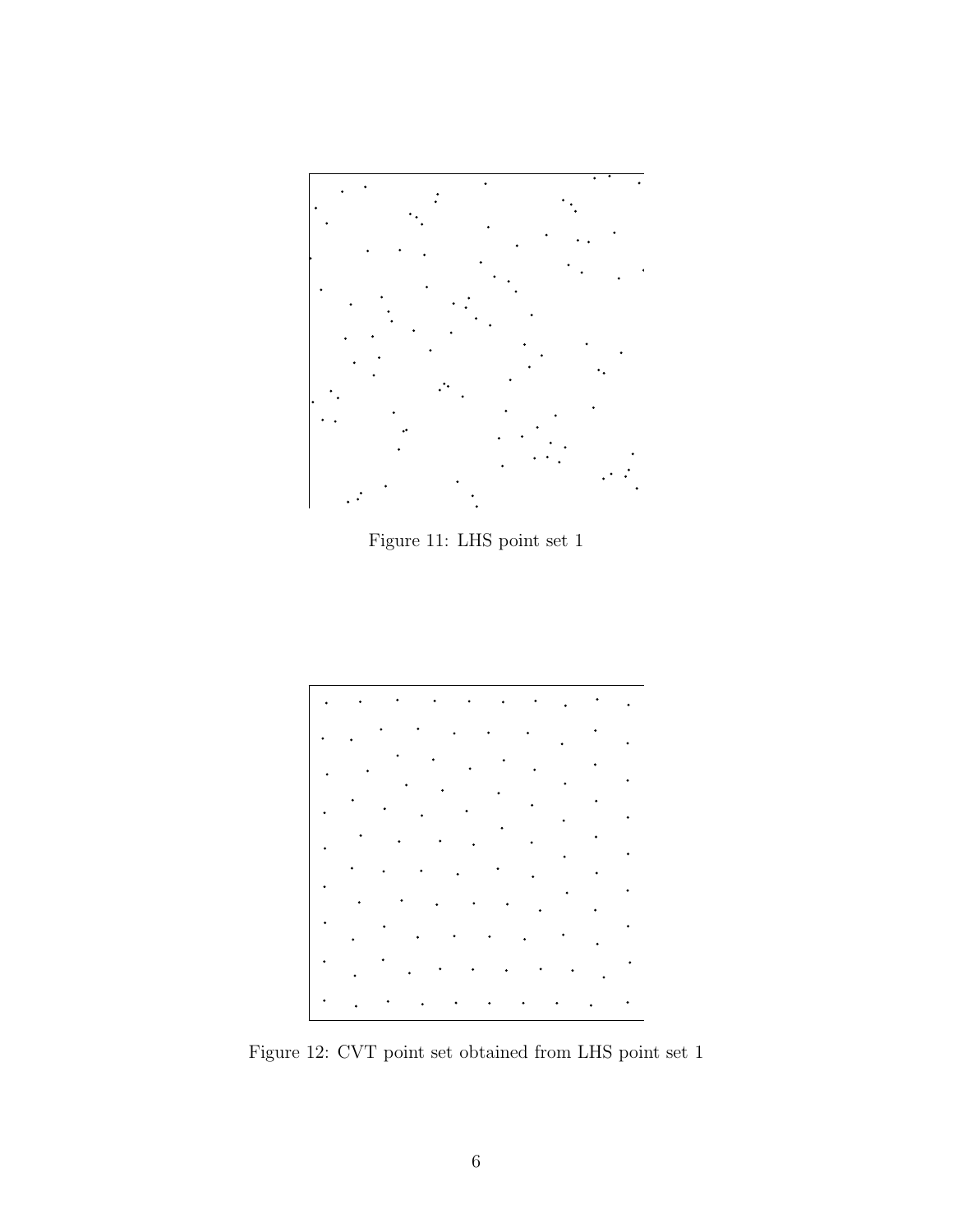

Figure 13: LHS point set 2



Figure 14: CVT point set obtained from LHS point set 2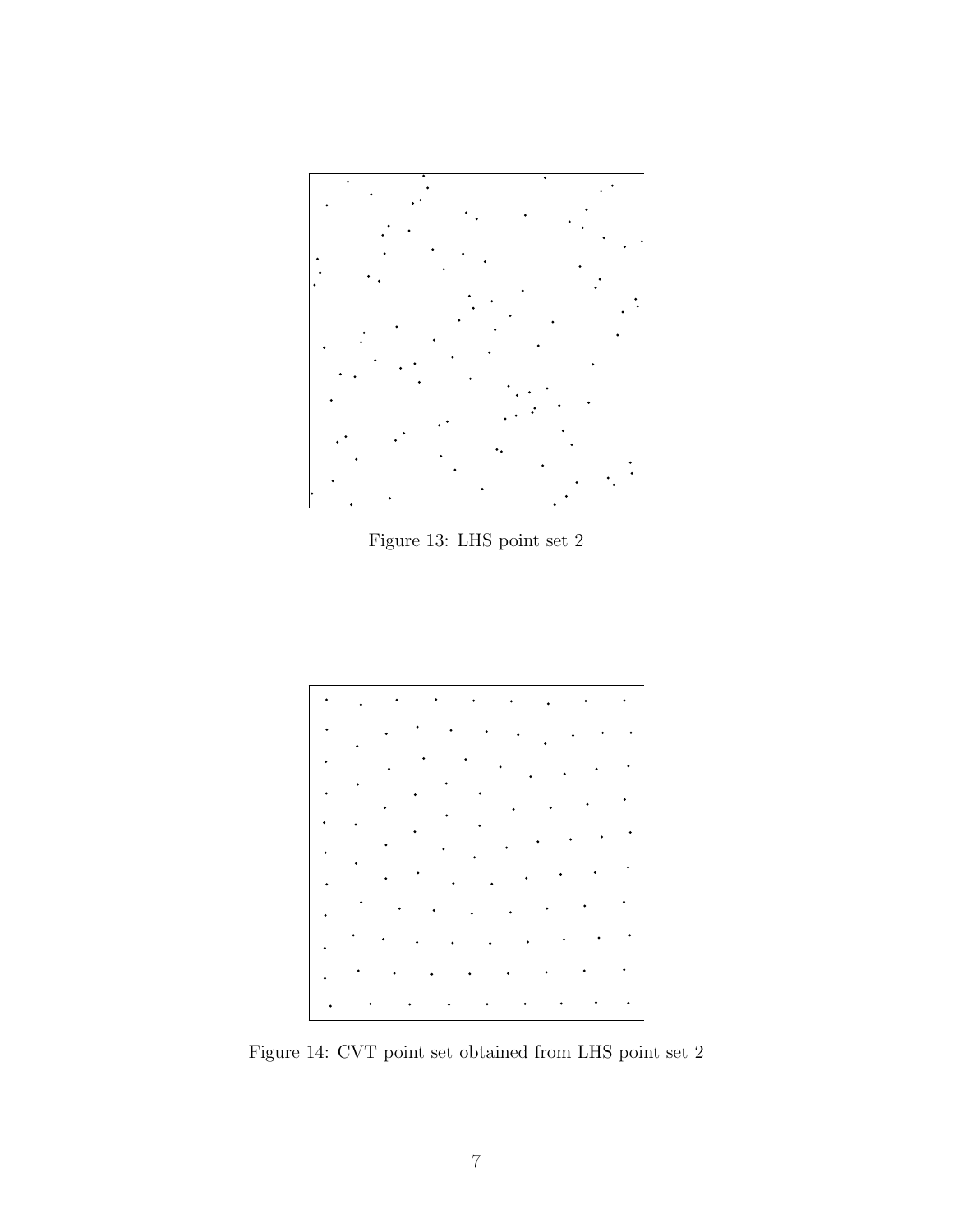

Figure 15: LHS point set 3



Figure 16: CVT point set obtained from LHS point set 3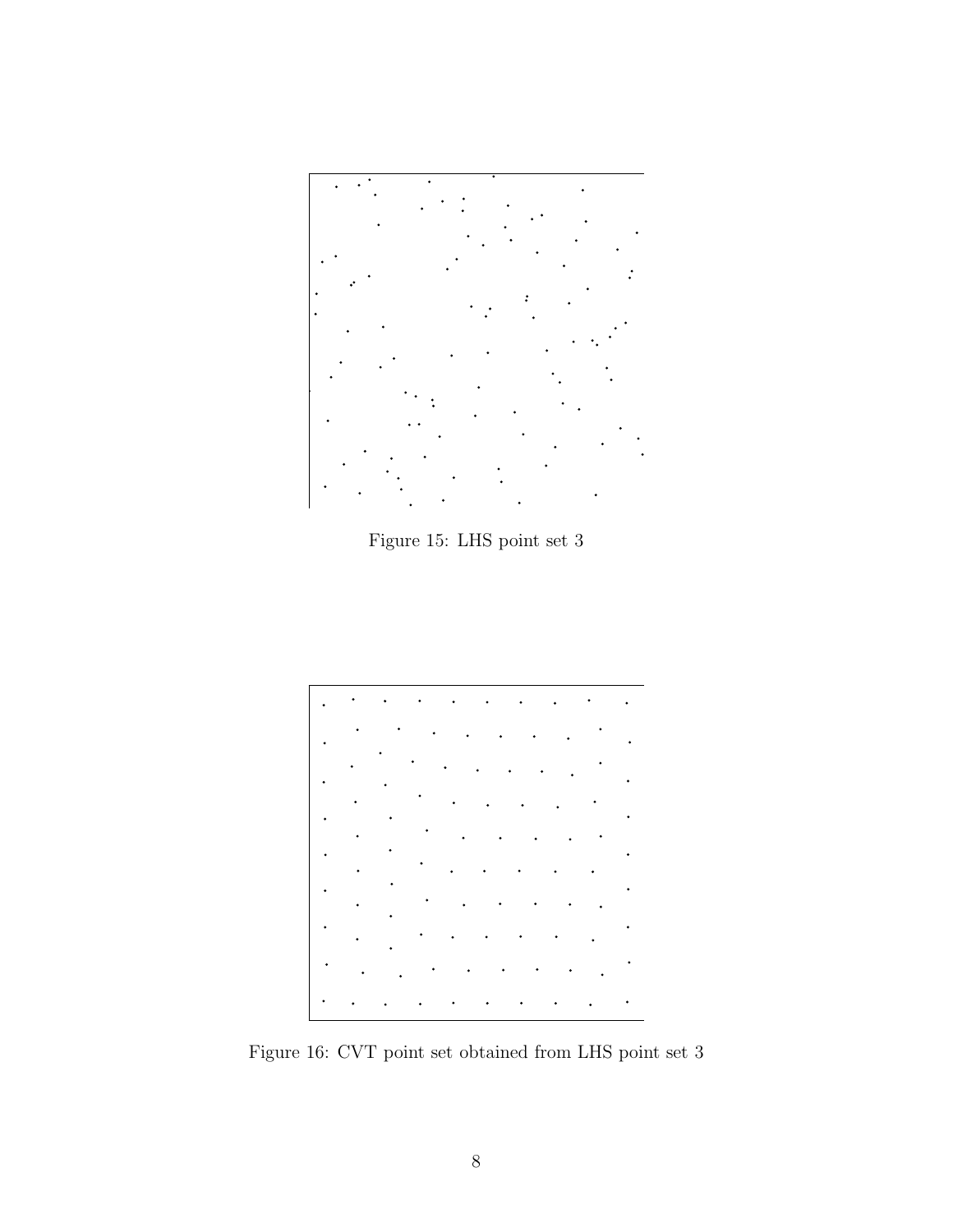# QUANTITATIVE COMPARISONS OF POINT SETS IN 2D AND 7D

The plots in the next four pages show the 8 uniformity measures for each of the point samples shown on the previous 8 pages. Each plot is for a different uniformity measure and shows the value of that measure for the four point sets determined by the Monte Carlo, Halton, Hammersley, and LHS sampling methods and the CVT points determined starting from these.

The tables following the plots also give the values of the 8 uniformity measures for several sampling methods. In addition to Monte Carlo, Halton, Hammersley, LHS, and CVT, we include and improved LHS method (labeled IHS) as well as three additional quasi-Monte Carlo sampling methods. For probabilistically determined points samples, e.g., Monte Carlo, the values given are the averages over several realizations.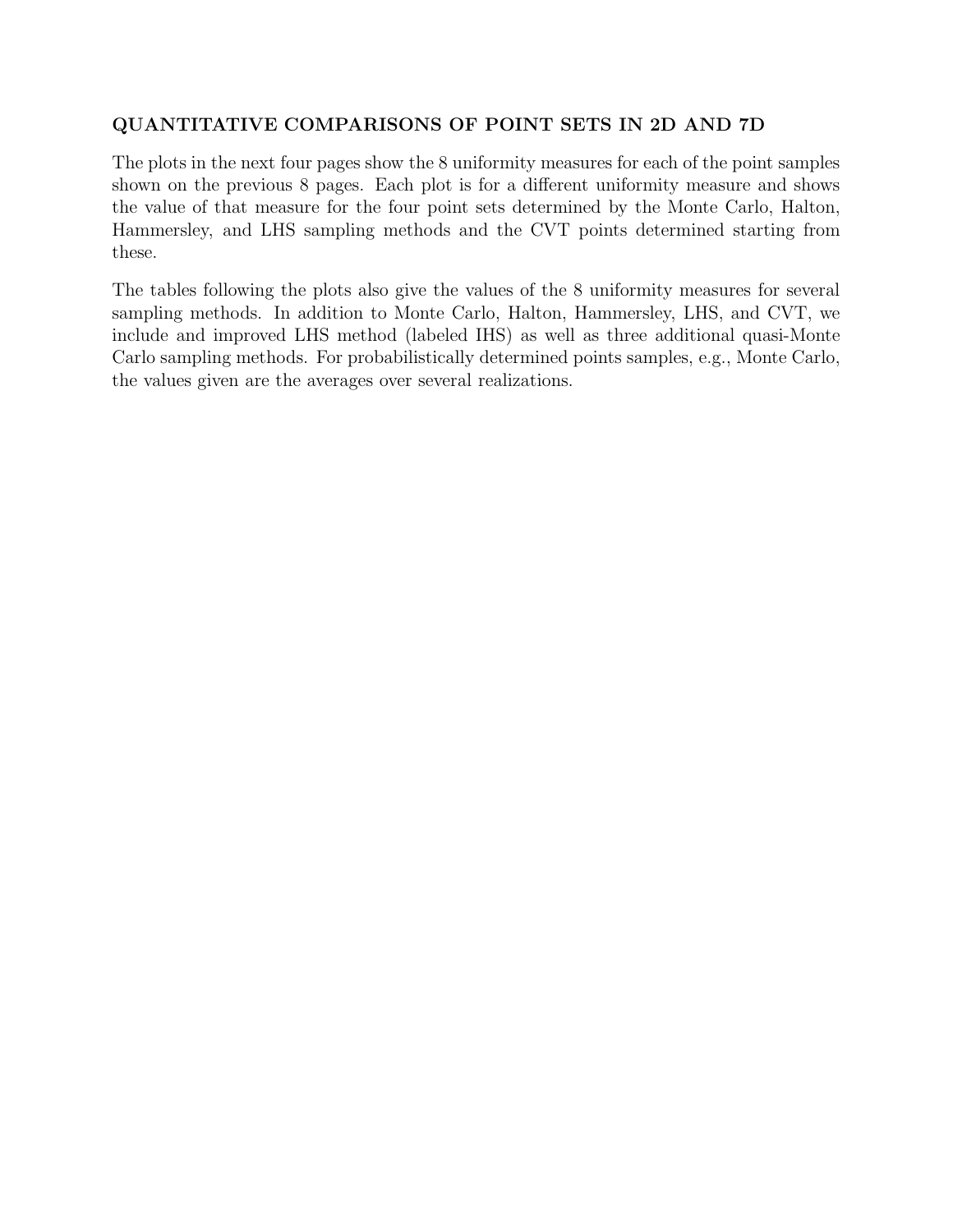

Figure 1: COV quality measure. Upper points are for labeled type of point set. Lower points are for CVT points generated from corresponding point sets.



Figure 2: Mesh ratio quality measure  $\gamma$ . Upper points are for labeled type of point set. Lower points are for CVT points generated from corresponding point sets.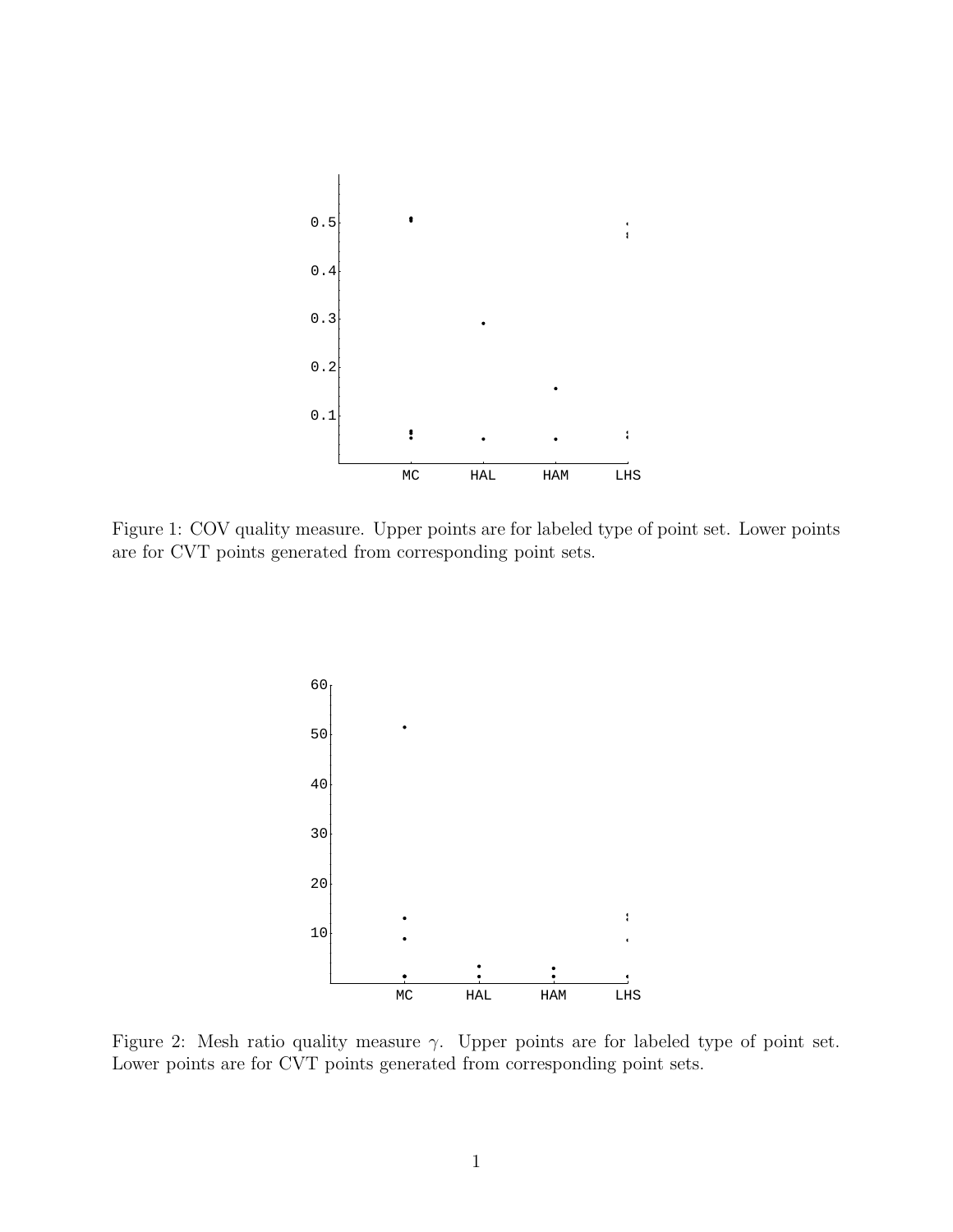

Figure 3: Mesh norm quality measure h. Upper points are for labeled type of point set. Lower points are for CVT points generated from corresponding point sets.



Figure 4: Point distribution ratio quality measure  $\mu$ . Upper points are for labeled type of point set. Lower points are for CVT points generated from corresponding point sets.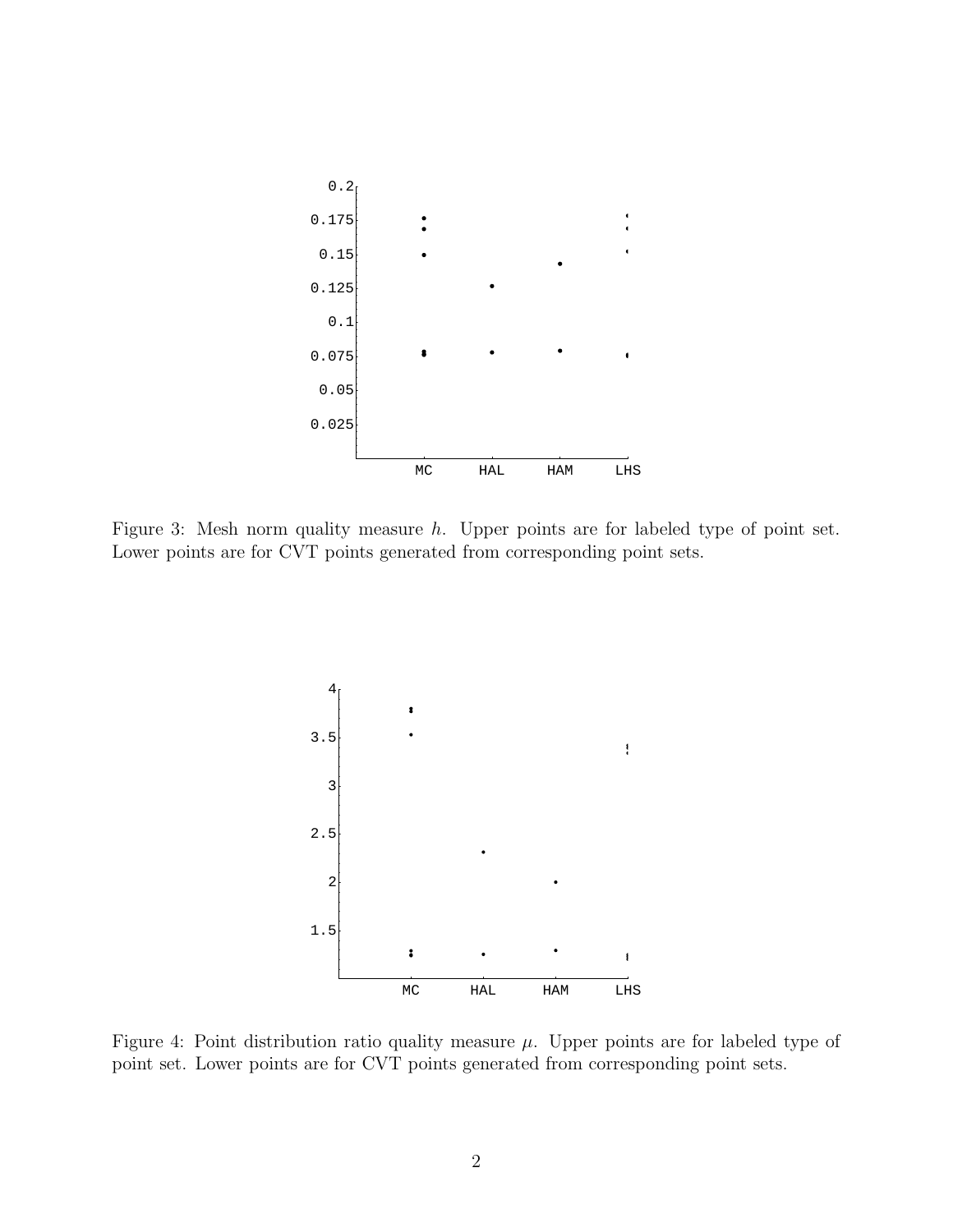

Figure 5: Regularity quality measure  $\chi$ . Upper points are for labeled type of point set. Lower points are for CVT points generated from corresponding point sets.



Figure 6: Cell volume quality measure  $\nu$ . Upper points are for labeled type of point set. Lower points are for CVT points generated from corresponding point sets.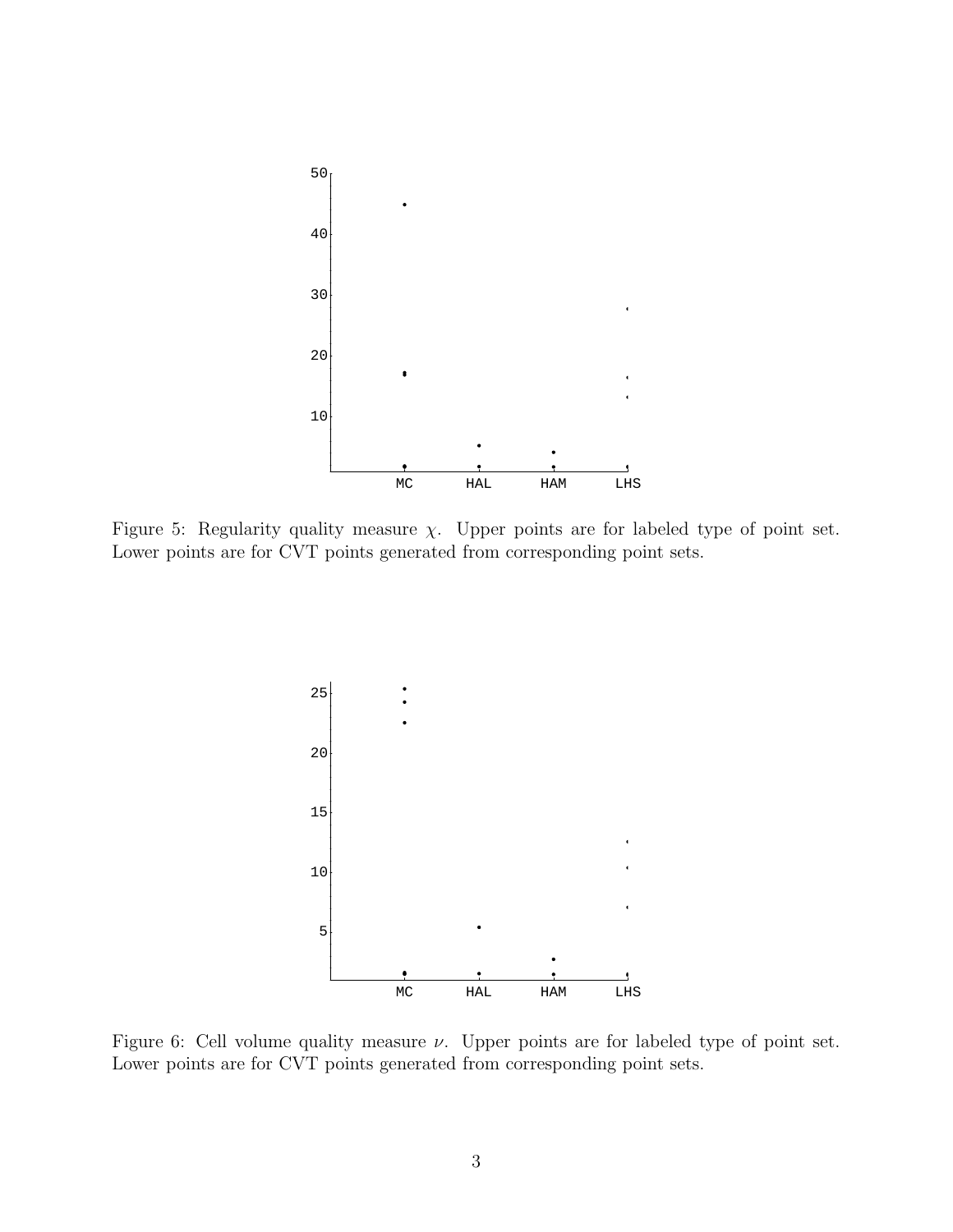

Figure 7: 2nd moment trace quality measure  $\tau$ . Upper points are for labeled type of point set. Lower points are for CVT points generated from corresponding point sets.



Figure 8: 2nd moment determinant quality measure d. Upper points are for labeled type of point set. Lower points are for CVT points generated from corresponding point sets.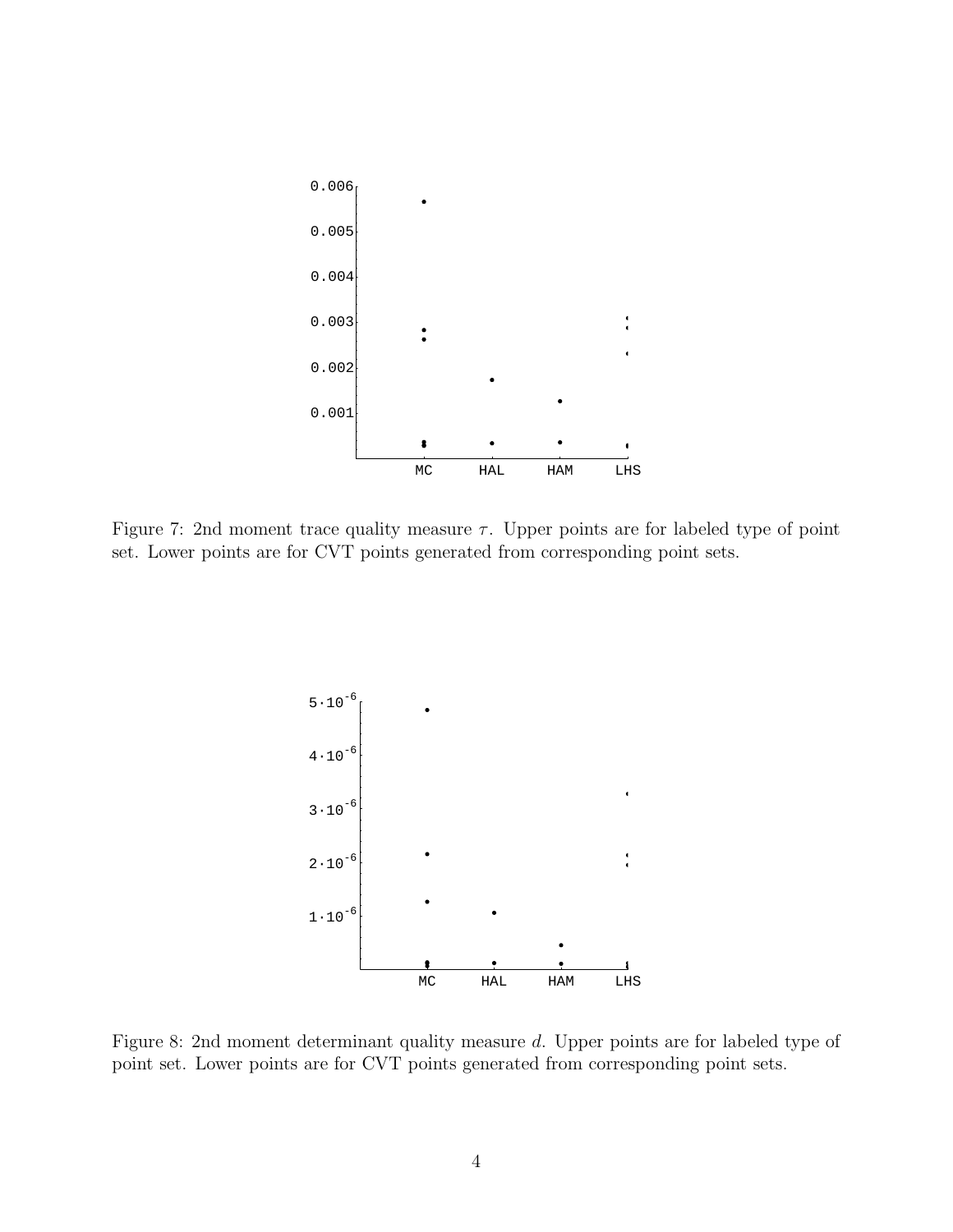|                 | COV                | $\gamma$          | $\boldsymbol{h}$ | $\mu$   | $\chi$        | $\nu$ | $\tau$                                | $\overline{d}$ |
|-----------------|--------------------|-------------------|------------------|---------|---------------|-------|---------------------------------------|----------------|
| Ideal           | $\overline{0}$     |                   | 0.0707           | 1       | 1.414         | 1     | $\Omega$                              | $\overline{0}$ |
| Monte Carlo     | 0.5075             | 88.75             | 0.1767           | 3.792   | 17.17         | 25.11 | 0.2833                                | 0.01246        |
| Halton          | 0.2911             | 3.37              | 0.1266           | 2.325   | 5.213         |       | 5.386 0.1732                          | 0.01057        |
| Hammersley      | 0.1559             | 2.94              | 0.1424           | 2.003   | 4.084         |       | $2.744 \mid 0.1257 \mid$              | 0.00457        |
| Faure           | 0.2552             | 2.70              | 0.1472           | 2.245   | 4.640         |       | $3.081 \mid 0.1432 \mid$              | 0.00926        |
| Sobol           | 0.5246             |                   |                  |         |               |       | 12.55 0.1378 2.068 20.16 3.369 0.1453 | 0.01865        |
| Niederreiter    | 0.3072             | 3.05              | 0.1279           |         | $1.879$ 5.172 |       | 3.026   0.1294                        | 0.01630        |
| Latin hypercube | $\parallel$ 0.4771 | 8.60              | 0.1690           | 3 3 8 2 | 13.11         |       | $10.04$   0.2907                      | 0.02130        |
| <b>IHS</b>      | 0.1588             | 2.46              | 0.1225           | 2.115   | 5.551         | 3.103 | 0.1033                                | 0.00549        |
| <b>CVT</b>      | 0.0509             | 1.30 <sup>1</sup> | 0.0792           | 1.311   | 1.720         |       | 1.456 0.0355                          | 0.00107        |

Eight measures of uniformity for different types of 100 "uniformly" distributedpoint in the unit square

Red – flawed measures of sample uniformity Green – goo<sup>d</sup> measures of sample uniformity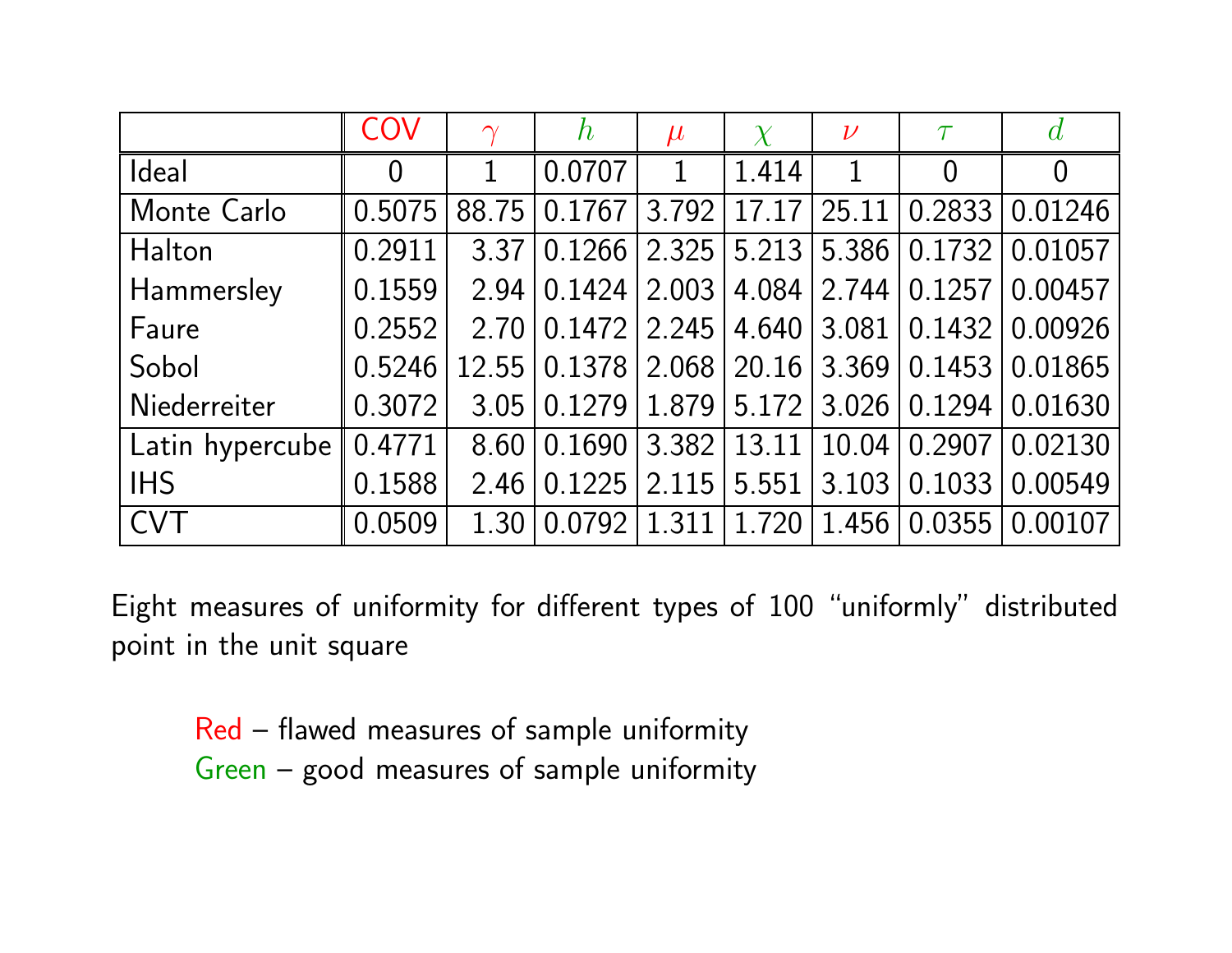| Monte Carlo                                                                     | $\mid$ 0.100874D+01 0.608636D+01 0.520662D-01 0.195518D-12                                          |  |  |
|---------------------------------------------------------------------------------|-----------------------------------------------------------------------------------------------------|--|--|
| Halton                                                                          | $\parallel$ 0.923242D $+$ 00 $\mid$ 0.458080D $+$ 01 $\mid$ 0.295432D-01 $\mid$ 0.686130D-13 $\mid$ |  |  |
| Hammersley                                                                      | $\parallel$ 0.920083D+00 $\mid$ 0.481531D+01 $\mid$ 0.277011D-01 $\mid$ 0.441584D-13 $\mid$         |  |  |
| Latin hypercube    0.900931D+00    0.652482D+01    0.279853D-01    0.773161D-13 |                                                                                                     |  |  |
| <b>CVT</b>                                                                      | $\parallel$ 0.719571D+00 $\mid$ 0.277510D+01 $\mid$ 0.725527D-02 $\mid$ 0.194127D-17 $\mid$         |  |  |

Four "good" measures of uniformity for different types of 100 "uniformly" distributed point in the 7D square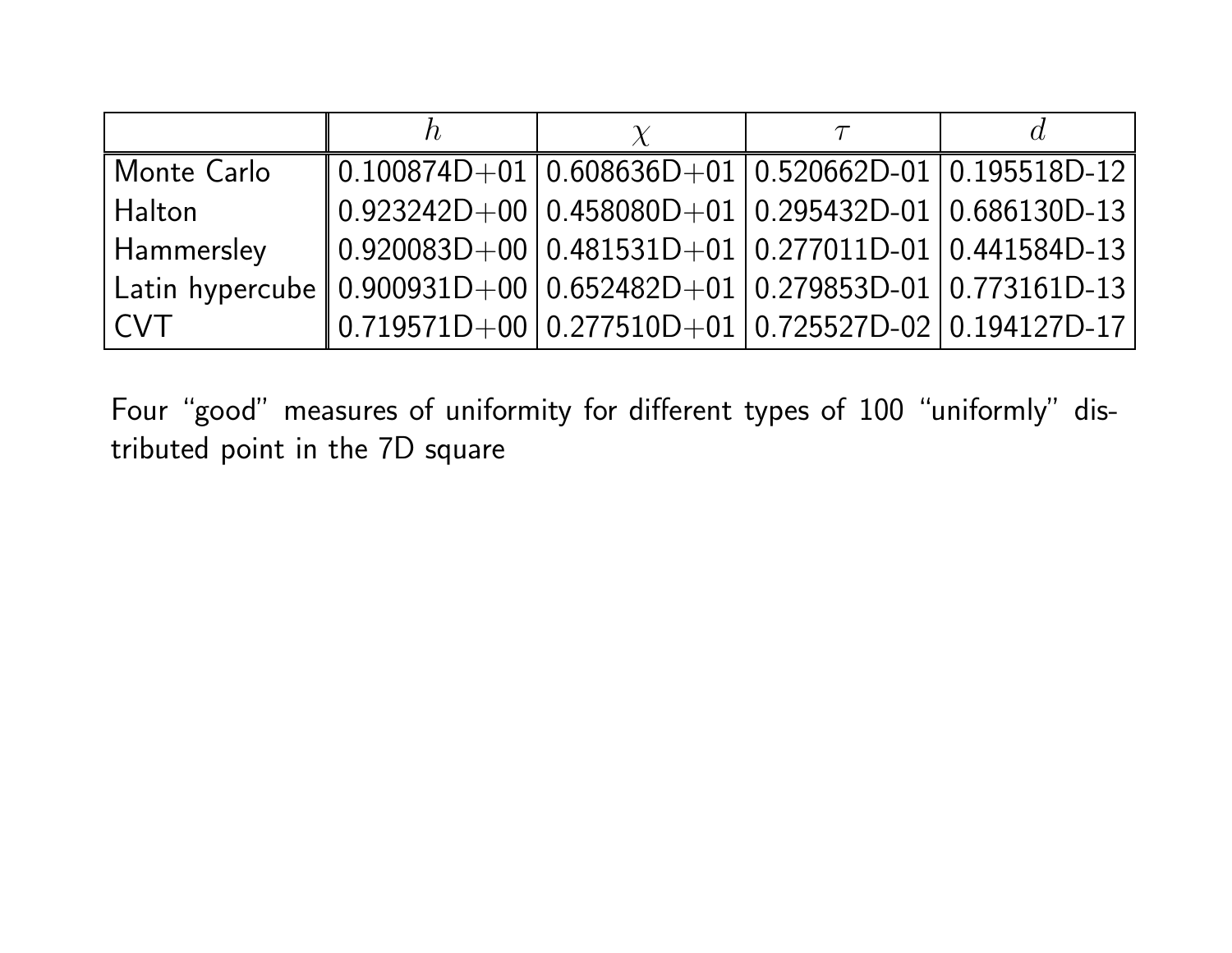## APPENDIX I. MOMENTS OF UNIFORM POINT DISTRIBUTIONS

Given a set of points  $\{z_i\}_{i=1}^N$  in a region V in k-dimensional Euclidean space, we associate with each point  $z_i$  the Voronoi cell consisting of all points in V that are closer to  $z_i$  than to any other point  $z_j, j \neq i$ .

For  $i = 1, \ldots, N$ , the *zeroth moment* or *volume* of a region  $V_i$  (a scalar) is defined by

$$
|V|_i = \int_{V_i} d\mathbf{x},
$$

the *first moment* or the *center of mass* or the *cetnroeid* of  $V_i$  (a vector) is defined by

$$
\overline{\mathbf{x}}_i = \frac{1}{|V|_i} \int_{V_i} \mathbf{x} \, d\mathbf{x},
$$

and the second moments (relative to the center of mass) of  $V_i$  (a tensor) by

$$
\mathbb{M}_i = \frac{1}{|V|_i} \int_{V_i} (\mathbf{x} - \overline{\mathbf{x}}_i)(\mathbf{x} - \overline{\mathbf{x}}_i)^T d\mathbf{x}.
$$

Since we have that

$$
\mathbb{M}_i = \mathbb{M}_{0i} - \overline{\mathbf{x}}_i \overline{\mathbf{x}}_i^T,
$$

where  $\mathbb{M}_{0i}$  denotes the second-order moment tensor relative to the origin, i.e.,

$$
\mathbb{M}_{0i} = \frac{1}{|V|_i} \int_{V_i} \mathbf{x} \mathbf{x}^T d\mathbf{x},
$$

it is clear that if, for each  $V_i$ , one determines the three integrals

$$
|V|_i = \int_{V_i} d\mathbf{x}, \qquad \mathbf{q}_i = \int_{V_i} \mathbf{x} \, d\mathbf{x}, \qquad \text{and} \qquad \mathbb{S}_i = \int_{V_i} \mathbf{x} \mathbf{x}^T \, d\mathbf{x},
$$

then one can easily compute the desired quantitiess. In fact, we simply have that

$$
\overline{\mathbf{x}}_i = \frac{1}{|V|_i} \mathbf{q}_i \quad \text{and} \quad \mathbb{M}_i = \frac{1}{|V|_i} \mathbb{S}_i - \overline{\mathbf{x}}_i \overline{\mathbf{x}}_i^T.
$$